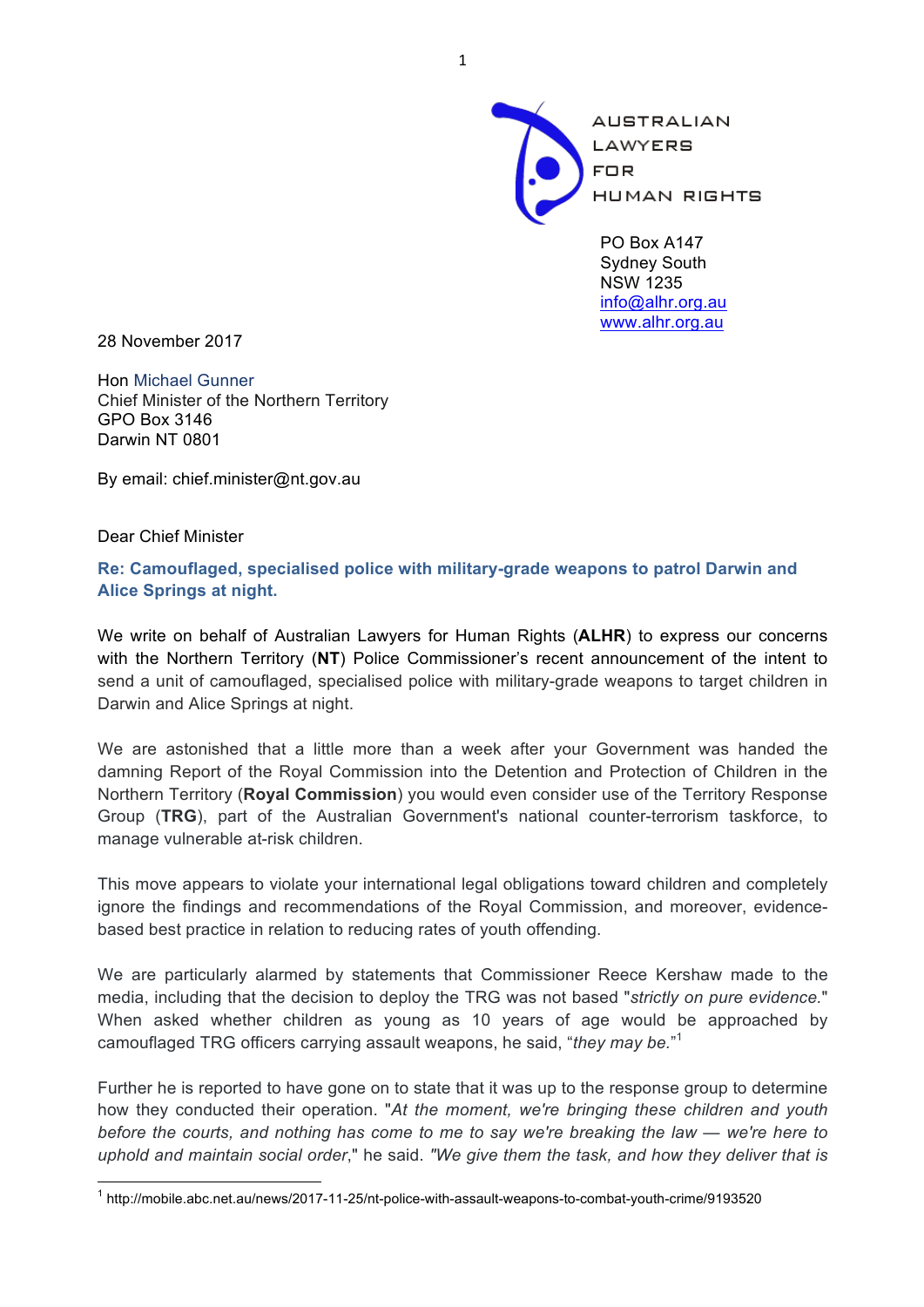*up to them."*

Such statements appear to indicate a very concerning lack of awareness of the grave systemic problems and the breaches of domestic and international law that were found by the Royal Commission in relation to the NT's treatment of children. The Police Commissioner should be aware of the Northern Territory's human rights obligations toward all children.

**Although we note that following the Commissioners statements you sought to give the media assurances to the effect that assault rifles will not be carried, we also note that it is still the intention that the TRG will be deployed to specificaly target Aboriginal children.** 

#### **International Legal Obligations**

<u> 1989 - Jan Samuel Barbara, político establecido de la provincia de la provincia de la provincia de la provinci</u>

As a signatory to the United Nations Convention on the Rights of the Child  $(CRC)^2$  Australia, the NT Government and all of its agents are obliged, in all actions concerning children, to ensure that the best interests of the child are the primary consideration. Therefore contrary to the Commissioner's assertions otherwise, how children are policed must in fact be determined by this guiding principle and the TRG do not have a free reign to determine how they will conduct operations involving contact with children.

What you are proposing is the deployment of a usually heavily armed police unit with specialized counter-terrorism task force training and equipment, to deal with youth crime such as property damage, stealing and street offences. In ALHR's submission and for the reasons set out below, it is implausible that this could be in the best interests of the children concerned and is therefore in breach of Article 3 of the CRC.

We note that given its almost certain disproportionate impact on Aboriginal children, this move is very likely to also be incompatible with children's right to non-discrimination under Article 2 of the CRC as well as under the CERD.

# **Disproportionate impact on Aboriginal and Torres Strait Islander Peoples**

ALHR is deeply concerned that intensive night-time policing by the TRG will disproportionately target already vulnerable and disadvantaged Aboriginal and Torres Strait Islander children in Darwin and Alice Springs. Coupled with other inequities and challenges already within the system this policing measure will further condemn Aboriginal children to a life of institutionalisation. That you would take this populist action so soon after receiving the report of the Royal Commission is concerning.

The Northern Territory already has a juvenile detention rate that is 6 times the national average and 97% of these children are Aboriginal. Almost three quarters of the youths detained in the Northern Territory are on remand after bail has been refused. Internationally the NT tops all countries in the United Nations figures for imprisonment rates. Deployment of the TRG will only serve to increase these nationally and internationally unprecedented figures.

<sup>&</sup>lt;sup>2</sup> Convention on the Rights of the Child, Adopted and opened for signature, ratification and accession by General Assembly resolution 44/25 of 20 November 1989 , entry into force 2 September 1990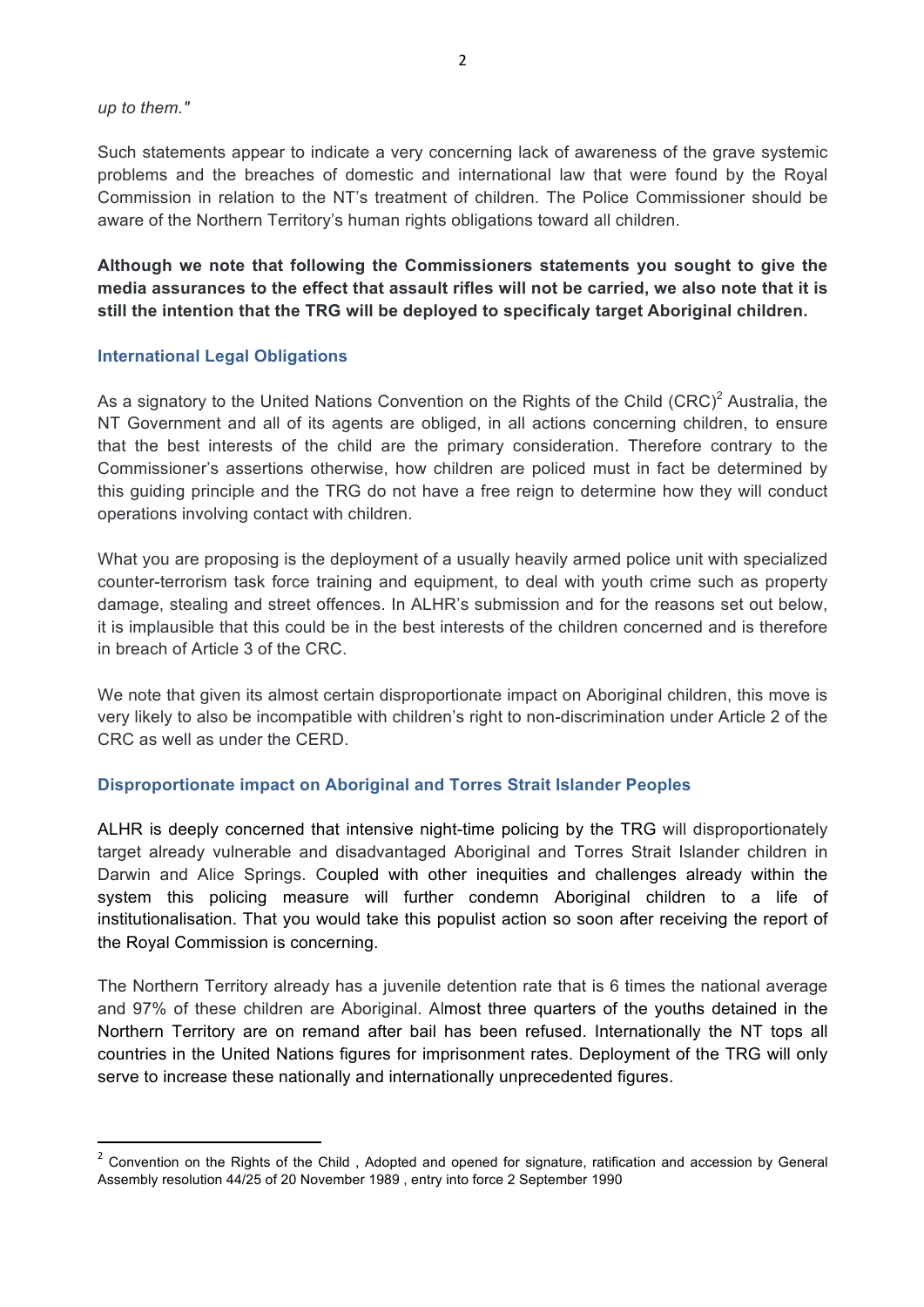ALHR reminds you that in 2016 the Northern Territory Government stated that it was going to cut Indigenous incarceration by an extraordinary 50 per cent by 2030. Deploying the TRG is totally inconsistent with that target and will be counterproductive.

# **Royal Commission Findings and Recommendations**

# **Path to detention**

As you and the Police Commissioner will be well aware, the Royal Commission made the following findings in relation to the path to detention

- 1. That the Northern Territory Police overcharge children and young people with offences.<sup>3</sup>
- 2. Northern Territory Police sometimes fail to comply with the obligation in section 22 of the *Youth Justice Act* to proceed by way of summons, rather than arrest, except in prescribed circumstances.4
- 3. Northern Territory Police sometimes fail to comply with the requirement in Article 37 of the CRC and section 4(c) of the *Youth Justice Act* to use arrest only as a last resort.5
- 4. There is no legislative provision to prevent children and young people in the Northern Territory being held in custody with adults which would conform with Article 37(c) of the CRC. $6$

We are very concerned that use of the TRG will lead to an increase in the abovementioned human rights violations and systemic issues facing NT children at a time when you should be taking urgent action to address them.

We note also that the Royal Commission also found significant failures in systems to rehabilitate and divert children away from crime and conflict with the law. It was found that children and young people in detention in Alice Springs were particularly disadvantaged. Their prospects for rehabilitation were compromised by the absence of local case management services.<sup>7</sup> Further, that Territory Families, and its predecessors, failed to provide the support needed to some children in care to assist them to avoid pathways likely to lead into the youth justice system.

ALHR is concerned that whilst it may be a populist move to deploy the TRG on the streets of Alice Springs and Darwin, the resultant increased contact with police and ensuing charging of children will only perpetuate the above failures to protect the best interests of NT children. Rather than investing in the intensive policing of children by a counter-terrorism task force, your Government should be urgently changing the age of criminal responsibility to  $14<sup>8</sup>$  years and investing in measures to address the inadequacies identified by the Royal Commission - doing so would be a far more effective way to reduce rates of offending in the community.

We call in support of legal agencies of the Northern Territory for an immediate moratorium on the arrest and charging of children under the age of 12 years in line with the Royal Commission's recommendation.

- 
- $<sup>7</sup>$  Vol 2B, p. 13</sup>

 $^3$  Vol 2B, p. 249<br>  $^4$  Vol 2B, p. 230<br>  $^5$  Vol 2B, p. 230<br>  $^6$  Vol 2B, p. 239

 $8$  We note this is the average age of criminal responsibility in Europe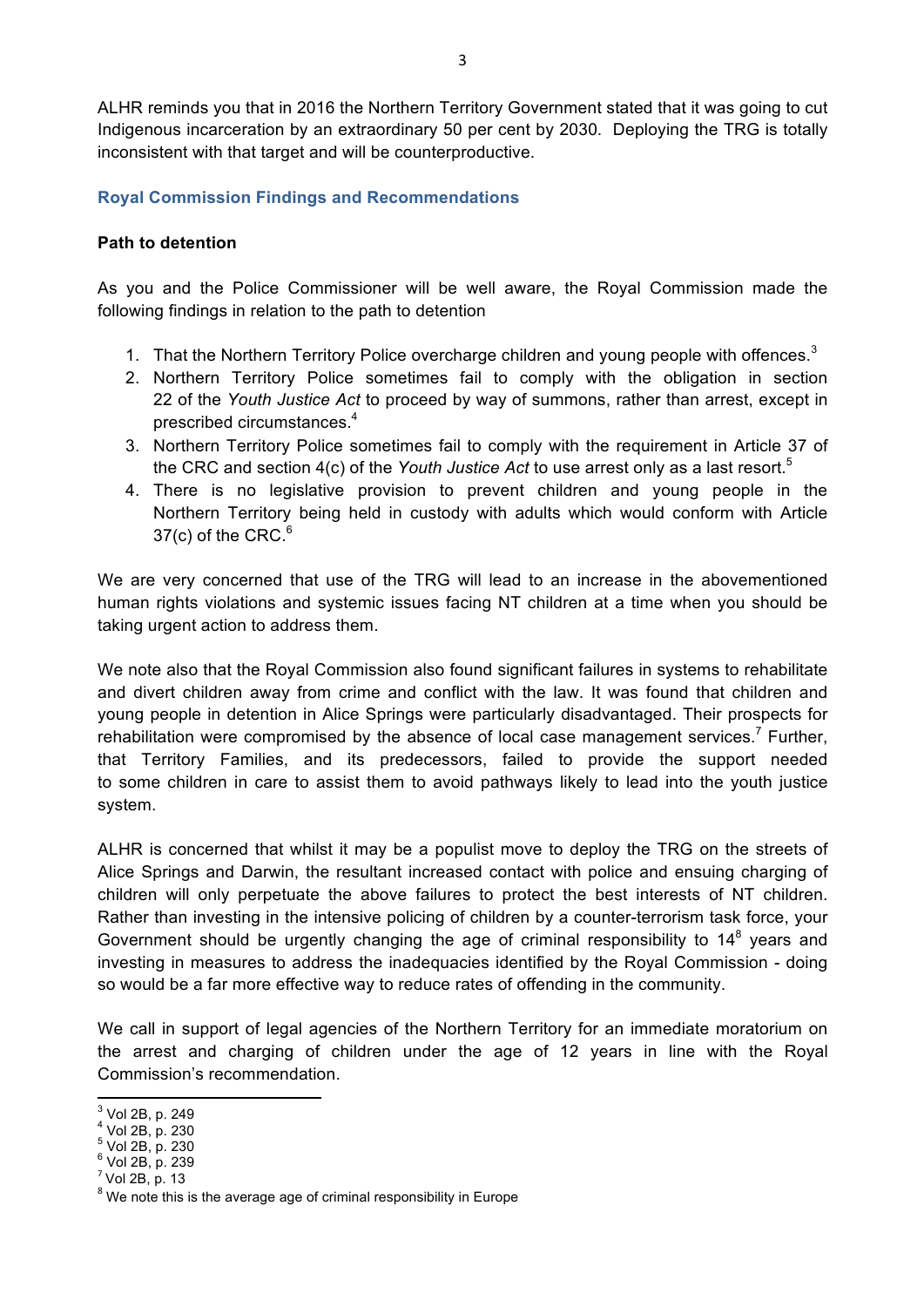# **Ignores "place-based" and partnership approaches**

We further submit that this move fails to take any heed of the Royal Commission's Recommendations in relation to a 'place-based', partnership approaches to juvenile justice in the  $NT<sup>9</sup>$ 

# **TRG has no specialist child or ATSI training**

Finally, we note with grave concern that members of the TRG have no specialist training in dealing with children in general or Aboriginal and Torres Strait Islander children. The Royal Commission recommended:

- 1. The expansion of Aboriginal Community Police Officers with a highly trained youth division.
- 2. That all officers involved in youth diversion or youth engagement be encouraged to hold or gain specialist qualifications in youth justice and receive ongoing professional development in youth justice.
- 3. That all Northern Territory Police receive training in youth justice which contains components about childhood and adolescent brain development, the impact of cognitive and intellectual disabilities including FASD and the effects of trauma, including intergenerational trauma.<sup>10</sup>

ALHR also understand that TRG officers do not consistently wear body worn video cameras, unlike uniformed police officers. If this is the case we are concerned that, should there be an incident with a child when the TRG is conducting these operations, members of the TRG are less accountable than uniformed police officers.

# **Conclusion**

The over-policing of children, particularly Aboriginal and Torres Strait Islander children, is a key factor leading to their overrepresentation in the NT's youth detention system. The use of intensive policing practices or sentences of detention for juvenile offenders has not been shown to reduce crime rates or rates of reoffending. Contact with the TRG will potentially lead to the locking-up of children on remand and unnecessarily risks exposing them to the criminal justice system; which in turn generally increases their chances of becoming repeat offenders.

The Northern Territory's increasingly punitive approach to juvenile justice is out of step with the rest of Australia and globally comparative jurisdictions. Jurisdictions like Victoria, the ACT and even Western Australia and the United States of America are really looking to change their youth justice systems to focus more on intervening early in the lives of young people. They have

 

<sup>&</sup>lt;sup>9</sup> Recommendations 7.1 and 7.2 state that the NT Government and the Commonwealth Government should commit to a 'place- based' approach for the implementation of the recommendations in partnership with local communities. The partnership should be built on the principles of mutual respect, shared commitment, shared responsibility and good faith. The location of the 'place' could be a single community, a group of communities or a region. The purpose of the partnership should be to reach agreement on the strategies, policies and programs needed to provide sustained positive outcomes for children and young people at each 'place'

<sup>&</sup>lt;sup>10</sup> Recommendation 25.1